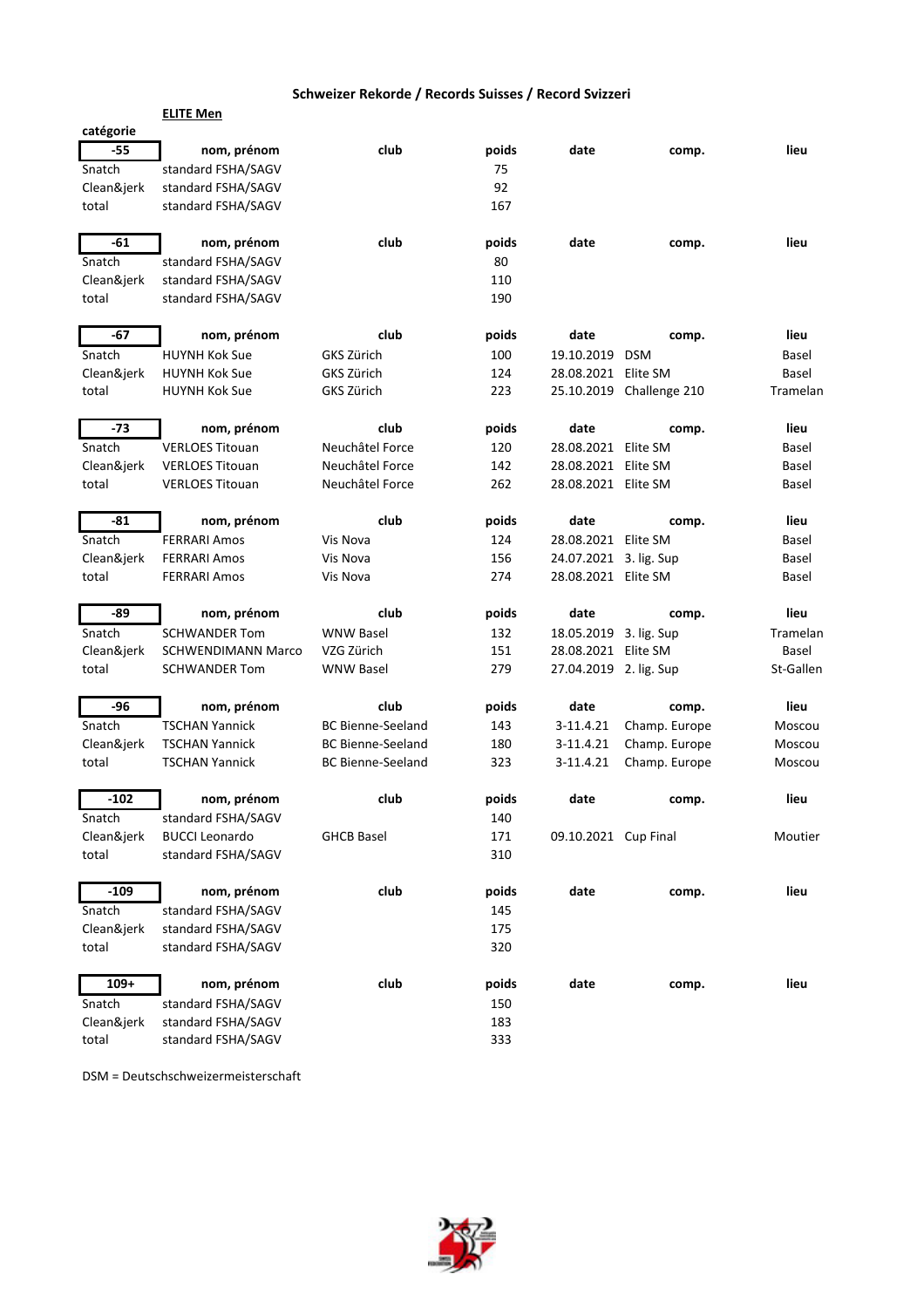|            | <b>ELITE Women</b>          |                   |       |            |                   |             |
|------------|-----------------------------|-------------------|-------|------------|-------------------|-------------|
| catégorie  |                             |                   |       |            |                   |             |
| -45        | nom, prénom                 | club              | poids | date       | comp.             | lieu        |
| Snatch     | standard FSHA/SAGV          |                   | 40    |            |                   |             |
| Clean&jerk | <b>VON SALIS Sabine</b>     | <b>WNW Basel</b>  | 52    | 28.11.2021 | 1. LR Inf Zentral | Reinach     |
| total      | standard FSHA/SAGV          |                   | 90    |            |                   |             |
| -49        | nom, prénom                 | club              | poids | date       | comp.             | lieu        |
| Snatch     | <b>PELLATON Caroline</b>    | La Chaux de Fonds | 54    | 28.08.2021 | Elite SM          | Basel       |
| Clean&jerk | <b>PELLATON Caroline</b>    | La Chaux de Fonds | 71    | 28.08.2021 | Elite SM          | Basel       |
| total      | <b>PELLATON Caroline</b>    | La Chaux de Fonds | 125   | 28.08.2021 | Elite SM          | Basel       |
| $-55$      | nom, prénom                 | club              | poids | date       | comp.             | lieu        |
| Snatch     | <b>MEISTER Scheila</b>      | <b>WNW Basel</b>  | 83    | 10.12.2021 | WM                | Taschkent   |
| Clean&jerk | <b>MEISTER Scheila</b>      | <b>WNW Basel</b>  | 101   | 10.12.2021 | WM                | Taschkent   |
| total      | <b>MEISTER Scheila</b>      | <b>WNW Basel</b>  | 184   | 10.12.2021 | WM                | Taschkent   |
| $-59$      | nom, prénom                 | club              | poids | date       | comp.             | lieu        |
| Snatch     | <b>MEISTER Scheila</b>      | <b>WNW Basel</b>  | 85    | 13.11.2021 | <b>DSM</b>        | Andelfingen |
| Clean&jerk | <b>MEISTER Scheila</b>      | <b>WNW Basel</b>  | 104   | 13.11.2021 | <b>DSM</b>        | Andelfingen |
| total      | <b>MEISTER Scheila</b>      | <b>WNW Basel</b>  | 189   | 13.11.2021 | <b>DSM</b>        | Andelfingen |
| $-64$      | nom, prénom                 | club              | poids | date       | comp.             | lieu        |
| Snatch     | <b>HEER Nicole</b>          | <b>GHC Schwyz</b> | 77    | 19.10.2019 | <b>DSM</b>        | Basel       |
| Clean&jerk | <b>MEISTER Scheila</b>      | <b>WNW Basel</b>  | 101   | 15.08.2020 | Match test        | Andelfingen |
| total      | <b>MEISTER Scheila</b>      | <b>WNW Basel</b>  | 176   | 15.08.2020 | Match test        | Andelfingen |
| $-71$      | nom, prénom                 | club              | poids | date       | comp.             | lieu        |
| Snatch     | <b>SIDLER Florence</b>      | <b>WNW Basel</b>  | 77    | 28.08.2021 | Elite SM          | Basel       |
| Clean&jerk | <b>SIDLER Florence</b>      | <b>WNW Basel</b>  | 95    | 28.08.2021 | Elite SM          | Basel       |
| total      | <b>SIDLER Florence</b>      | <b>WNW Basel</b>  | 172   | 28.08.2021 | Elite SM          | Basel       |
| -76        | nom, prénom                 | club              | poids | date       | comp.             | lieu        |
| Snatch     | JÄGGI Nora                  | <b>GHC Basel</b>  | 94    | 07.09.2019 | CS Elite          | Moutier     |
| Clean&jerk | JÄGGI Nora                  | <b>GHC Basel</b>  | 120   | 27.04.2019 | 2. Lig. Sup       | St-Gallen   |
| total      | JÄGGI Nora                  | <b>GHC Basel</b>  | 213   | 25.1019    | Challenge 210     | Tramelan    |
| $-81$      | nom, prénom                 | club              | poids | date       | comp.             | lieu        |
| Snatch     | standard FSHA/SAGV          |                   | 83    |            |                   |             |
| Clean&jerk | <b>HOCHSTRASSER Sereina</b> | <b>GHC Basel</b>  | 105   | 24.10.2019 | Alpencup          | Tirol (AUT) |
| total      | standard FSHA/SAGV          |                   | 185   |            |                   |             |
| -87        | nom, prénom                 | club              | poids | date       | comp.             | lieu        |
| Snatch     | standard FSHA/SAGV          |                   | 88    |            |                   |             |
| Clean&jerk | standard FSHA/SAGV          |                   | 108   |            |                   |             |
| total      | standard FSHA/SAGV          |                   | 196   |            |                   |             |
| $87 +$     | nom, prénom                 | club              | poids | date       | comp.             | lieu        |
| Snatch     | standard FSHA/SAGV          |                   | 93    |            |                   |             |
| Clean&jerk | standard FSHA/SAGV          |                   | 115   |            |                   |             |
| total      | standard FSHA/SAGV          |                   | 208   |            |                   |             |
|            |                             |                   |       |            |                   |             |

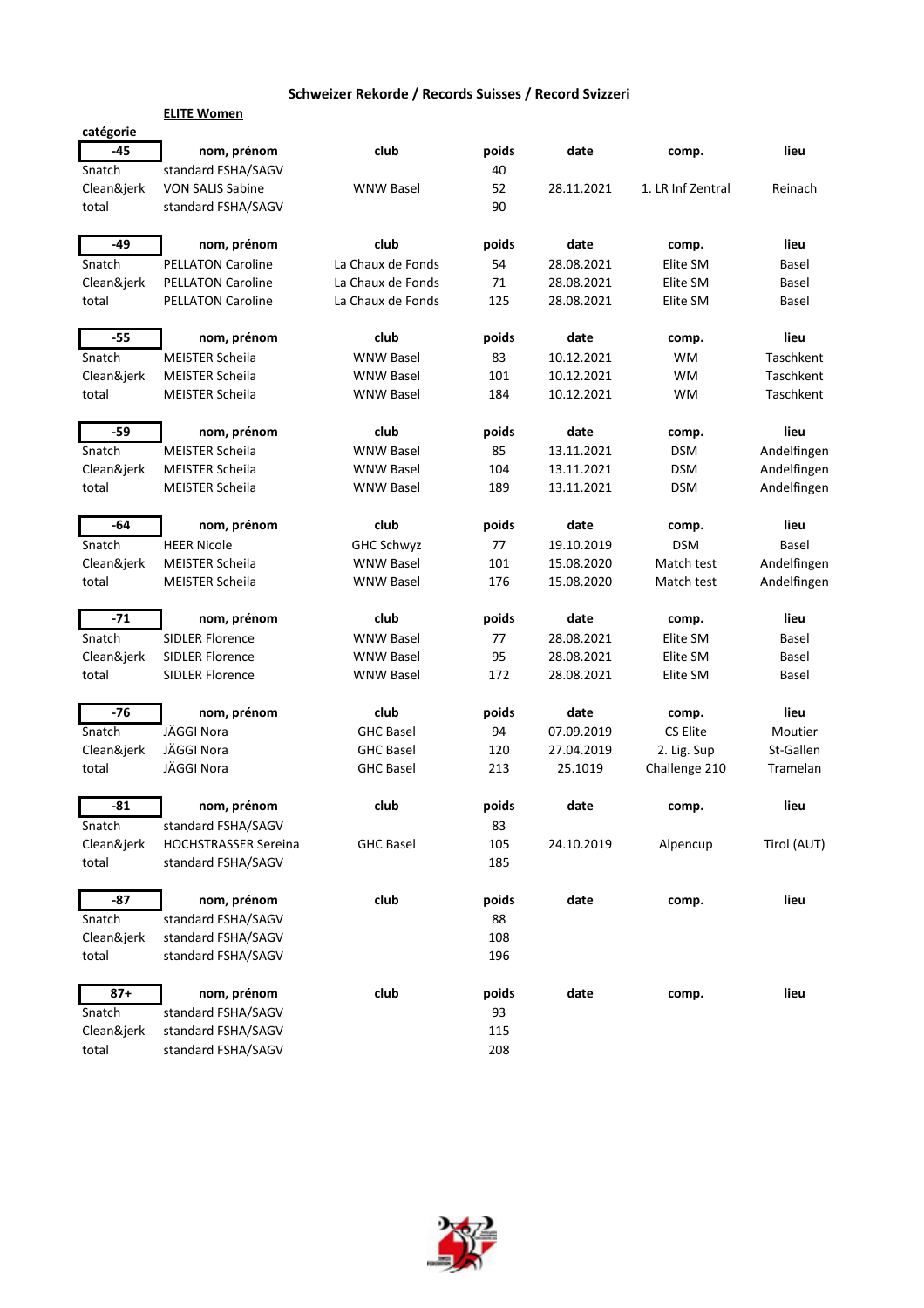| catégorie  |                        |                            |       |                      |                               |           |
|------------|------------------------|----------------------------|-------|----------------------|-------------------------------|-----------|
| -55        | nom, prénom            | club                       | poids | date                 | comp.                         | lieu      |
| Snatch     | standard FSHA/SAGV     |                            | 66    |                      |                               |           |
| Clean&jerk | standard FSHA/SAGV     |                            | 84    |                      |                               |           |
| total      | standard FSHA/SAGV     |                            | 150   |                      |                               |           |
|            |                        |                            |       |                      |                               |           |
| -61        | nom, prénom            | club                       | poids | date                 | comp.                         | lieu      |
| Snatch     | standard FSHA/SAGV     |                            | 72    |                      |                               |           |
| Clean&jerk | PELLETIER Yann         | Haltero-club La Chx de FDS | 98    |                      | 25.05.2019 3. lig. Inf. OUEST | Neuchâtel |
| total      | standard FSHA/SAGV     |                            | 162   |                      |                               |           |
|            |                        |                            |       |                      |                               |           |
| -67        | nom, prénom            | club                       | poids | date                 | comp.                         | lieu      |
| Snatch     | PELLETIER Yann         | Haltero-club La Chx de FDS | 82    | 05.10.2019 CS Junior |                               | Rorschach |
| Clean&jerk | PELLETIER Yann         | Haltero-club La Chx de FDS | 105   | 05.10.2019 CS Junior |                               | Rorschach |
| total      | PELLETIER Yann         | Haltero-club La Chx de FDS | 187   | 05.10.2019 CS Junior |                               | Rorschach |
|            |                        |                            |       |                      |                               |           |
| -73        | nom, prénom            | club                       | poids | date                 | comp.                         | lieu      |
| Snatch     | <b>LAB Antoine</b>     | <b>SHP Moutier</b>         | 106   |                      | 25.10.2019 Challenge 210      | Tramelan  |
| Clean&jerk | <b>LAB Antoine</b>     | <b>SHP Moutier</b>         | 129   | 25.10.2019           | Challenge 210                 | Tramelan  |
| total      | <b>LAB Antoine</b>     | <b>SHP Moutier</b>         | 235   |                      | 25.10.2019 Challenge 210      | Tramelan  |
|            |                        |                            |       |                      |                               |           |
| -81        | nom, prénom            | club                       | poids | date                 | comp.                         | lieu      |
| Snatch     | <b>FERRARI Amos</b>    | Vis Nova                   | 113   |                      | 28.12.2019 Silverstemmen      | Rorschach |
| Clean&jerk | <b>FERRARI Amos</b>    | Vis Nova                   | 150   | 28.12.2019           | Silverstemmen                 | Rorschach |
| total      | <b>FERRARI Amos</b>    | Vis Nova                   | 263   |                      | 28.12.2019 Silverstemmen      | Rorschach |
|            |                        |                            |       |                      |                               |           |
| -89        | nom, prénom            | club                       | poids | date                 | comp.                         | lieu      |
| Snatch     | standard FSHA/SAGV     |                            | 102   |                      |                               |           |
| Clean&jerk | <b>STEINEMANN Mars</b> | AS Rorschach               | 121   |                      | 28.12.2019 Silverstemmen      | Rorschach |
| total      | standard FSHA/SAGV     |                            | 222   |                      |                               |           |
|            |                        |                            |       |                      |                               |           |
| -96        | nom, prénom            | club                       | poids | date                 | comp.                         | lieu      |
| Snatch     | <b>STEINEMANN Mars</b> | AS Rorschach               | 110   |                      | 11.07.2021 3. lig. Inf. Ost   | Zurich    |
| Clean&jerk | <b>STEINEMANN Mars</b> | AS Rorschach               | 131   | 17.10.2020 DSM       |                               | St-Gallen |
| total      | standard FSHA/SAGV     |                            | 240   |                      |                               |           |
|            |                        |                            |       |                      |                               |           |
| $-102$     | nom, prénom            | club                       | poids | date                 | comp.                         | lieu      |
| Snatch     | standard FSHA/SAGV     |                            | 115   |                      |                               |           |
| Clean&jerk | standard FSHA/SAGV     |                            | 135   |                      |                               |           |
| total      | standard FSHA/SAGV     |                            | 250   |                      |                               |           |
| $-109$     |                        |                            |       |                      |                               |           |
|            | nom, prénom            | club                       | poids | date                 | comp.                         | lieu      |
| Snatch     | standard FSHA/SAGV     |                            | 120   |                      |                               |           |
| Clean&jerk | standard FSHA/SAGV     |                            | 140   |                      |                               |           |
| total      | standard FSHA/SAGV     |                            | 260   |                      |                               |           |
| $109+$     | nom, prénom            | club                       | poids | date                 | comp.                         | lieu      |
| Snatch     | standard FSHA/SAGV     |                            | 125   |                      |                               |           |
| Clean&jerk | standard FSHA/SAGV     |                            | 145   |                      |                               |           |
| total      | standard FSHA/SAGV     |                            | 270   |                      |                               |           |
|            |                        |                            |       |                      |                               |           |

DSM = Deutschschweizermeisterschaft

**U20 Men**

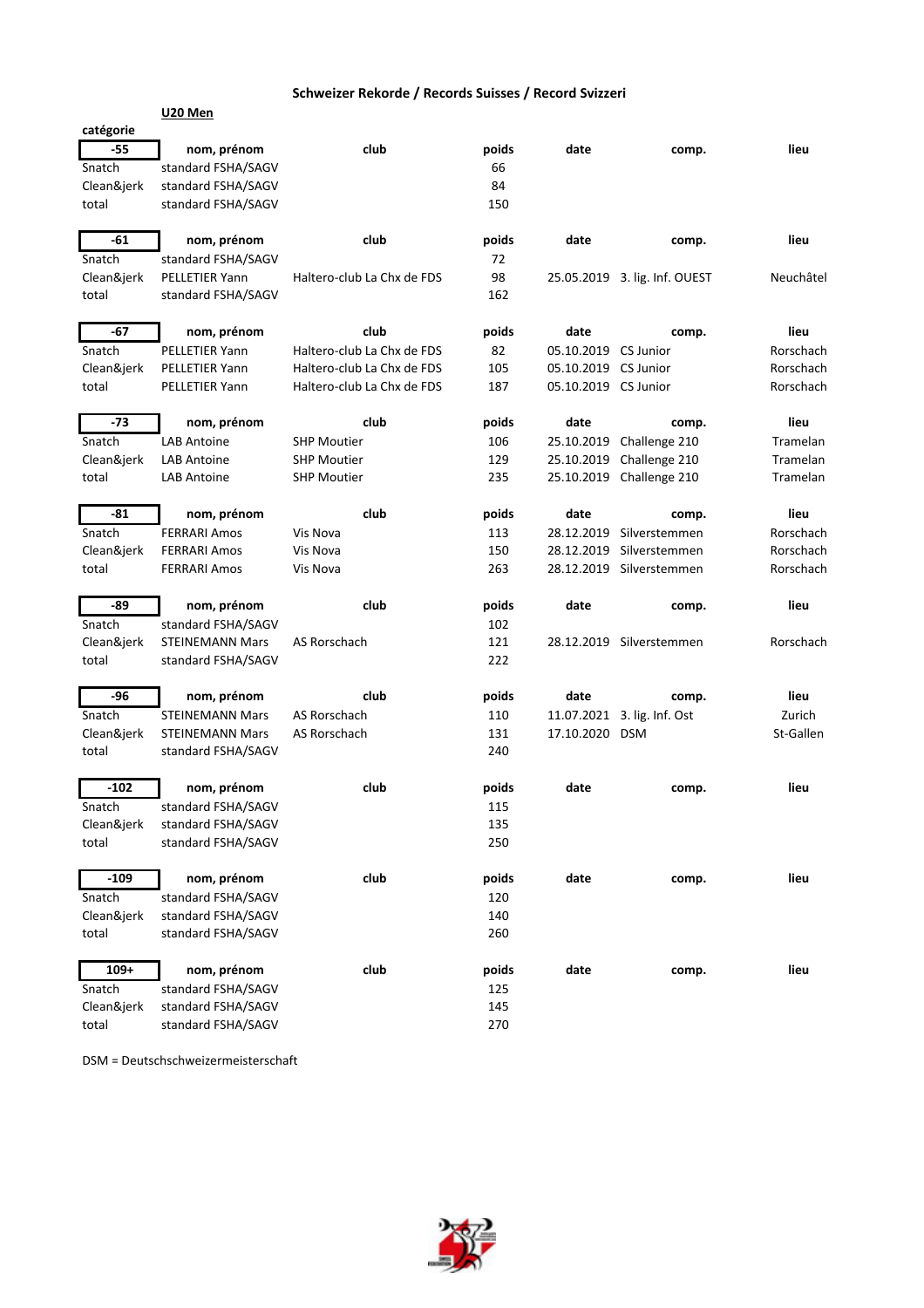|                     | U20 Women                                |                  |          |            |                            |               |
|---------------------|------------------------------------------|------------------|----------|------------|----------------------------|---------------|
| catégorie           |                                          |                  |          |            |                            |               |
| $-45$               | nom, prénom                              | club             | poids    | date       | comp.                      | lieu          |
| Snatch              | standard FSHA/SAGV                       |                  | 40       |            |                            |               |
| Clean&jerk          | standard FSHA/SAGV                       |                  | 50       |            |                            |               |
| total               | standard FSHA/SAGV                       |                  | 90       |            |                            |               |
|                     |                                          |                  |          |            |                            |               |
| $-49$               | nom, prénom                              | club             | poids    | date       | comp.                      | lieu          |
| Snatch              | standard FSHA/SAGV                       |                  | 45       |            |                            |               |
| Clean&jerk          | standard FSHA/SAGV                       |                  | 55       |            |                            |               |
| total               | standard FSHA/SAGV                       |                  | 100      |            |                            |               |
| $-55$               | nom, prénom                              | club             | poids    | date       | comp.                      | lieu          |
| Snatch              | <b>BRUNO Chiara</b>                      | <b>WNW Basel</b> | 60       | 14.12.2019 | <b>Finale Coupe Suisse</b> | Moutier       |
| Clean&jerk          | <b>BRUNO Chiara</b>                      | WNW Basel        | 78       | 14.12.2019 | Finale Coupe Suisse        | Moutier       |
| total               | <b>BRUNO Chiara</b>                      | <b>WNW Basel</b> | 138      | 14.12.2019 | Finale Coupe Suisse        | Moutier       |
| $-59$               | nom, prénom                              | club             | poids    | date       | comp.                      | lieu          |
| Snatch              | <b>BUR Stéphanie</b>                     | <b>WNW Basel</b> | 59       | 25.10.2019 | Challenge 210              | Tramelan      |
| Clean&jerk          | MIARELLI Leila                           | <b>WNW Basel</b> | 76       | 09.02.2020 | 1. Lig. Sup                | Lausanne      |
| total               | MIARELLI Leila                           | <b>WNW Basel</b> | 133      | 09.02.2020 | 1. Lig. Sup                | Lausanne      |
|                     |                                          |                  |          |            |                            |               |
| -64                 | nom, prénom                              | club             | poids    | date       | comp.                      | lieu          |
| Snatch              | MIARELLI Leila                           | <b>WNW Basel</b> | 70       | 28.08.2021 | Elite SM                   | Basel         |
| Clean&jerk          | MIARELLI Leila                           | <b>WNW Basel</b> | 95       | 23.10.2021 | Mannschaftsfinal           | Moutier       |
| total               | MIARELLI Leila                           | <b>WNW Basel</b> | 164      | 28.08.2021 | Elite SM                   | Basel         |
| $-71$               | nom, prénom                              | club             | poids    | date       | comp.                      | lieu          |
| Snatch              | MIARELLI Leila                           | <b>WNW Basel</b> | 70       | 03.07.2021 | <b>CS Junior</b>           | Villars/Glâne |
| Clean&jerk          | MIARELLI Leila                           | WNW Basel        | 92       | 03.07.2021 | <b>CS Junior</b>           | Villars/Glâne |
| total               | MIARELLI Leila                           | <b>WNW Basel</b> | 162      | 03.07.2021 | <b>CS Junior</b>           | Villars/Glâne |
| $-76$               | nom, prénom                              | club             | poids    | date       | comp.                      | lieu          |
| Snatch              | standard FSHA/SAGV                       |                  | 70       |            |                            |               |
| Clean&jerk          | standard FSHA/SAGV                       |                  | 80       |            |                            |               |
| total               | standard FSHA/SAGV                       |                  | 150      |            |                            |               |
|                     |                                          |                  |          |            |                            |               |
| $-81$               | nom, prénom                              | club             | poids    | date       | comp.                      | lieu          |
| Snatch              | standard FSHA/SAGV                       |                  | 75       |            |                            |               |
| Clean&jerk          | standard FSHA/SAGV                       |                  | 87       |            |                            |               |
| total               | standard FSHA/SAGV                       |                  | 162      |            |                            |               |
| -87                 | nom, prénom                              | club             | poids    | date       | comp.                      | lieu          |
| Snatch              | standard FSHA/SAGV                       |                  | 79       |            |                            |               |
| Clean&jerk          | standard FSHA/SAGV                       |                  | 92       |            |                            |               |
| total               | standard FSHA/SAGV                       |                  | 171      |            |                            |               |
| $87 +$              |                                          | club             |          | date       |                            | lieu          |
|                     | nom, prénom                              |                  | poids    |            | comp.                      |               |
| Snatch              | standard FSHA/SAGV                       |                  | 83<br>97 |            |                            |               |
| Clean&jerk<br>total | standard FSHA/SAGV<br>standard FSHA/SAGV |                  | 180      |            |                            |               |
|                     |                                          |                  |          |            |                            |               |

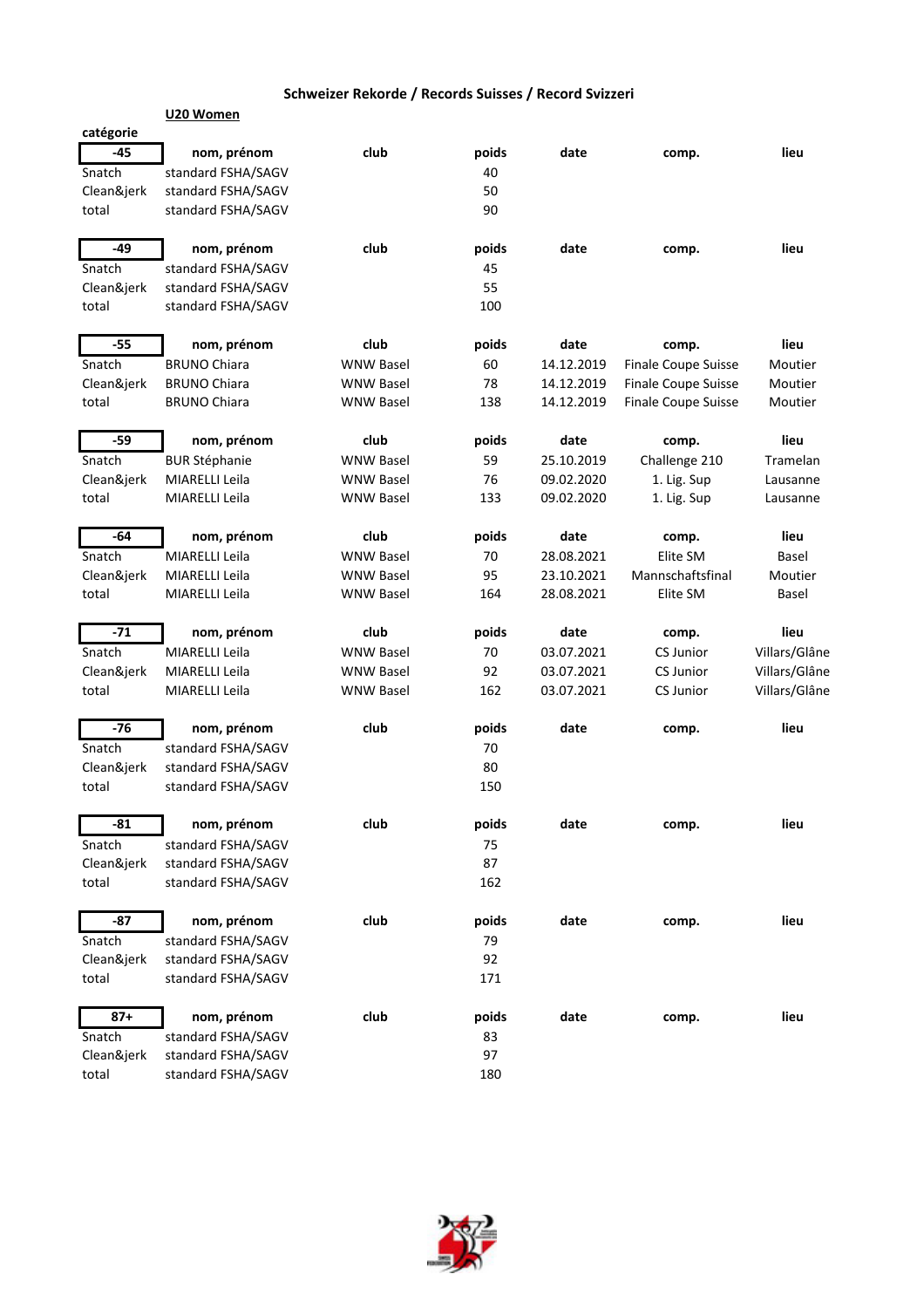|            | <b>U17 Men</b>      |                       |       |            |                              |                |
|------------|---------------------|-----------------------|-------|------------|------------------------------|----------------|
| catégorie  |                     |                       |       |            |                              |                |
| -49        | nom, prénom         | club                  | poids | date       | comp.                        | lieu           |
| Snatch     | standard FSHA/SAGV  |                       | 60    |            |                              |                |
| Clean&jerk | standard FSHA/SAGV  |                       | 75    |            |                              |                |
| total      | standard FSHA/SAGV  |                       | 135   |            |                              |                |
| $-55$      | nom, prénom         | club                  | poids | date       | comp.                        | lieu           |
| Snatch     | standard FSHA/SAGV  |                       | 65    |            |                              |                |
| Clean&jerk | standard FSHA/SAGV  |                       | 85    |            |                              |                |
| total      | standard FSHA/SAGV  |                       | 150   |            |                              |                |
| $-61$      | nom, prénom         | club                  | poids | date       | comp.                        | lieu           |
| Snatch     | <b>BONINA Dimen</b> | <b>WNW Basel</b>      | 70    |            | 28.11.2021 1. LR Inf Zentral | Reinach        |
| Clean&jerk | <b>BONINA Dimen</b> | <b>WNW Basel</b>      | 91    |            | 28.11.2021 1. LR Inf Zentral | Reinach        |
| total      | <b>BONINA Dimen</b> | WNW Basel             | 161   |            | 28.11.2021 1. LR Inf Zentral | Reinach        |
| $-67$      | nom, prénom         | club                  | poids | date       | comp.                        | lieu           |
| Snatch     | <b>BAKER Gricha</b> | Haltero-club Tramelan | 76    | 14.12.2019 | Finale Coupe Suisse          | Moutier        |
| Clean&jerk | <b>BAKER Gricha</b> | Haltero-club Tramelan | 97    | 14.12.2019 | Finale Coupe Suisse          | Moutier        |
| total      | <b>BAKER Gricha</b> | Haltero-club Tramelan | 173   | 14.12.2019 | Finale Coupe Suisse          | Moutier        |
| $-73$      | nom, prénom         | club                  | poids | date       | comp.                        | lieu           |
| Snatch     | standard FSHA/SAGV  |                       | 80    |            |                              |                |
| Clean&jerk | standard FSHA/SAGV  |                       | 100   |            |                              |                |
| total      | standard FSHA/SAGV  |                       | 180   |            |                              |                |
| $-81$      | nom, prénom         | club                  | poids | date       | comp.                        | lieu           |
| Snatch     | <b>DUDLER Sirin</b> | AS Rorschach          | 91    | 11.05.2019 | 3. lig. Inf. Ost             | Pfäffikon (ZH) |
| Clean&jerk | <b>DUDLER Sirin</b> | AS Rorschach          | 114   |            | 28.04.2019 2. lig. Inf. Ost  | St-Gallen      |
| total      | <b>DUDLER Sirin</b> | AS Rorschach          | 204   |            | 28.04.2019 2. lig. Inf. Ost  | St-Gallen      |
| -89        | nom, prénom         | club                  | poids | date       | comp.                        | lieu           |
| Snatch     | standard FSHA/SAGV  |                       | 100   |            |                              |                |
| Clean&jerk | standard FSHA/SAGV  |                       | 115   |            |                              |                |
| total      | standard FSHA/SAGV  |                       | 215   |            |                              |                |
| -96        | nom, prénom         | club                  | poids | date       | comp.                        | lieu           |
| Snatch     | standard FSHA/SAGV  |                       | 105   |            |                              |                |
| Clean&jerk | standard FSHA/SAGV  |                       | 120   |            |                              |                |
| total      | standard FSHA/SAGV  |                       | 225   |            |                              |                |
| $-102$     | nom, prénom         | club                  | poids | date       | comp.                        | lieu           |
| Snatch     | standard FSHA/SAGV  |                       | 110   |            |                              |                |
| Clean&jerk | standard FSHA/SAGV  |                       | 125   |            |                              |                |
| total      | standard FSHA/SAGV  |                       | 235   |            |                              |                |
| $102 +$    | nom, prénom         | club                  | poids | date       | comp.                        | lieu           |
| Snatch     | standard FSHA/SAGV  |                       | 115   |            |                              |                |
| Clean&jerk | standard FSHA/SAGV  |                       | 130   |            |                              |                |
| total      | standard FSHA/SAGV  |                       | 245   |            |                              |                |

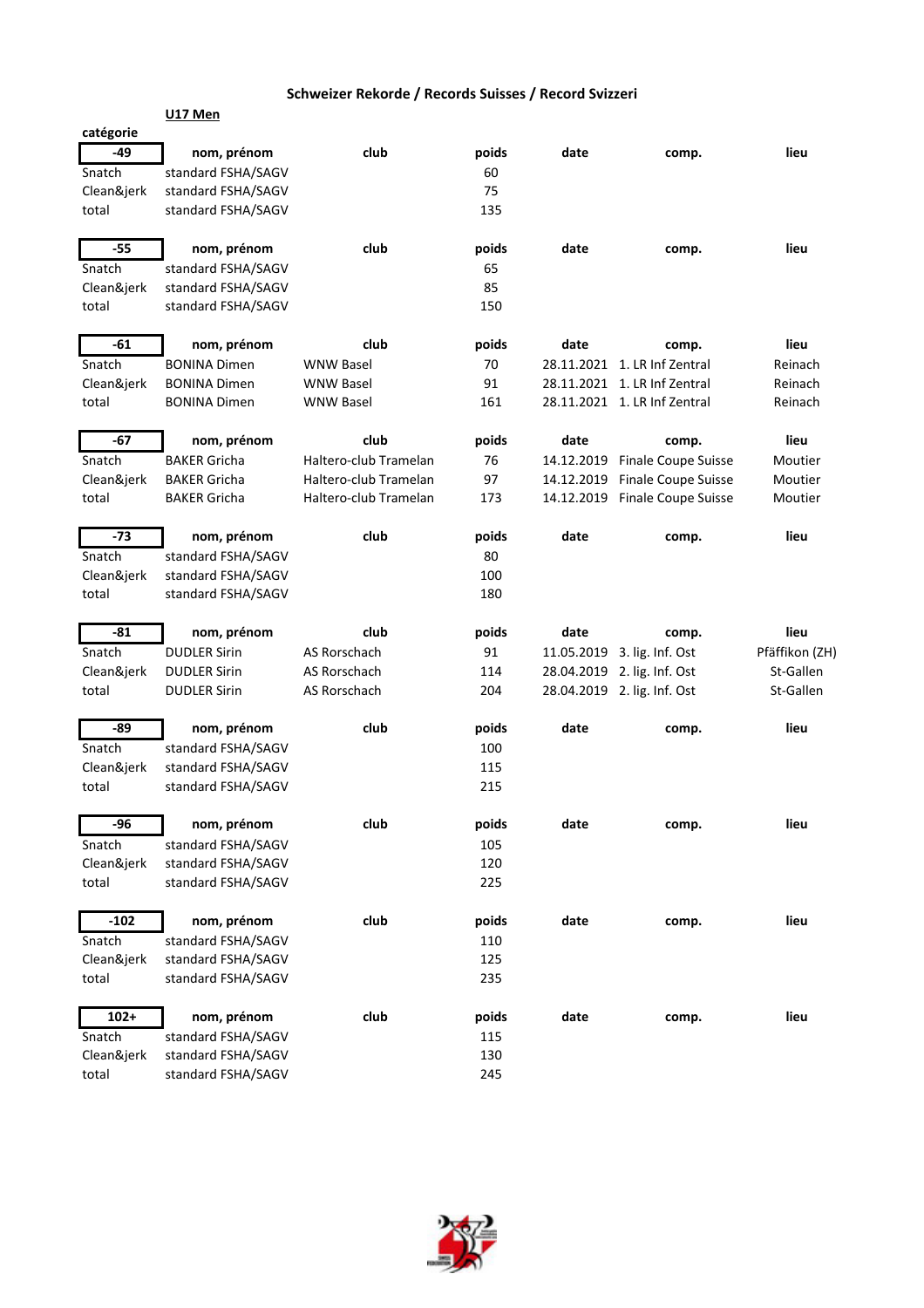|            | U17 Women             |                          |       |            |                |          |
|------------|-----------------------|--------------------------|-------|------------|----------------|----------|
| catégorie  |                       |                          |       |            |                |          |
| $-40$      | nom, prénom           | club                     | poids | date       | comp.          | lieu     |
| Snatch     | standard FSHA/SAGV    |                          | 30    |            |                |          |
| Clean&jerk | standard FSHA/SAGV    |                          | 40    |            |                |          |
| total      | standard FSHA/SAGV    |                          | 70    |            |                |          |
| $-45$      | nom, prénom           | club                     | poids | date       | comp.          | lieu     |
| Snatch     | standard FSHA/SAGV    |                          | 35    |            |                |          |
| Clean&jerk | standard FSHA/SAGV    |                          | 45    |            |                |          |
| total      | standard FSHA/SAGV    |                          | 80    |            |                |          |
|            |                       |                          |       |            |                |          |
| $-49$      | nom, prénom           | club                     | poids | date       | comp.          | lieu     |
| Snatch     | standard FSHA/SAGV    |                          | 40    |            |                |          |
| Clean&jerk | standard FSHA/SAGV    |                          | 50    |            |                |          |
| total      | standard FSHA/SAGV    |                          | 90    |            |                |          |
| $-55$      | nom, prénom           | club                     | poids | date       | comp.          | lieu     |
| Snatch     | MIARELLI Leila        | <b>GHC Basel</b>         | 51    | 19.10.2019 | <b>DSM</b>     | Basel    |
| Clean&jerk | MIARELLI Leila        | <b>GHC Basel</b>         | 68    | 19.10.2019 | DSM            | Basel    |
| total      | MIARELLI Leila        | <b>GHC Basel</b>         | 119   | 19.10.2019 | <b>DSM</b>     | Basel    |
|            |                       |                          |       |            |                |          |
| -59        | nom, prénom           | club                     | poids | date       | comp.          | lieu     |
| Snatch     | DE LULLIS Giulia      | <b>BC Bienne-Seeland</b> | 57    | 22.02.2020 | Champ. Bernois | Tramelan |
| Clean&jerk | DE LULLIS Giulia      | <b>BC Bienne-Seeland</b> | 73    | 22.02.2020 | Champ. Bernois | Tramelan |
| total      | DE LULLIS Giulia      | <b>BC Bienne-Seeland</b> | 130   | 22.02.2020 | Champ. Bernois | Tramelan |
| $-64$      | nom, prénom           | club                     | poids | date       | comp.          | lieu     |
| Snatch     | <b>METELSKI Ronia</b> | VZG Zürich               | 56    | 08.01.2022 | 2. LR Inf Ost  | Zürich   |
| Clean&jerk | standard FSHA/SAGV    |                          | 65    |            |                |          |
| total      | standard FSHA/SAGV    |                          | 120   |            |                |          |
| $-71$      | nom, prénom           | club                     | poids | date       | comp.          | lieu     |
| Snatch     | standard FSHA/SAGV    |                          | 60    |            |                |          |
| Clean&jerk | standard FSHA/SAGV    |                          | 70    |            |                |          |
| total      | standard FSHA/SAGV    |                          | 130   |            |                |          |
|            |                       |                          |       |            |                |          |
| -76        | nom, prénom           | club                     | poids | date       | comp.          | lieu     |
| Snatch     | standard FSHA/SAGV    |                          | 65    |            |                |          |
| Clean&jerk | standard FSHA/SAGV    |                          | 75    |            |                |          |
| total      | standard FSHA/SAGV    |                          | 140   |            |                |          |
| $-81$      | nom, prénom           | club                     | poids | date       | comp.          | lieu     |
| Snatch     | standard FSHA/SAGV    |                          | 70    |            |                |          |
| Clean&jerk | standard FSHA/SAGV    |                          | 80    |            |                |          |
| total      | standard FSHA/SAGV    |                          | 150   |            |                |          |
|            |                       |                          |       |            |                |          |
| $81 +$     | nom, prénom           | club                     | poids | date       | comp.          | lieu     |
| Snatch     | standard FSHA/SAGV    |                          | 75    |            |                |          |
| Clean&jerk | standard FSHA/SAGV    |                          | 85    |            |                |          |
| total      | standard FSHA/SAGV    |                          | 160   |            |                |          |

DSM = Deutschschweizermeisterschaft